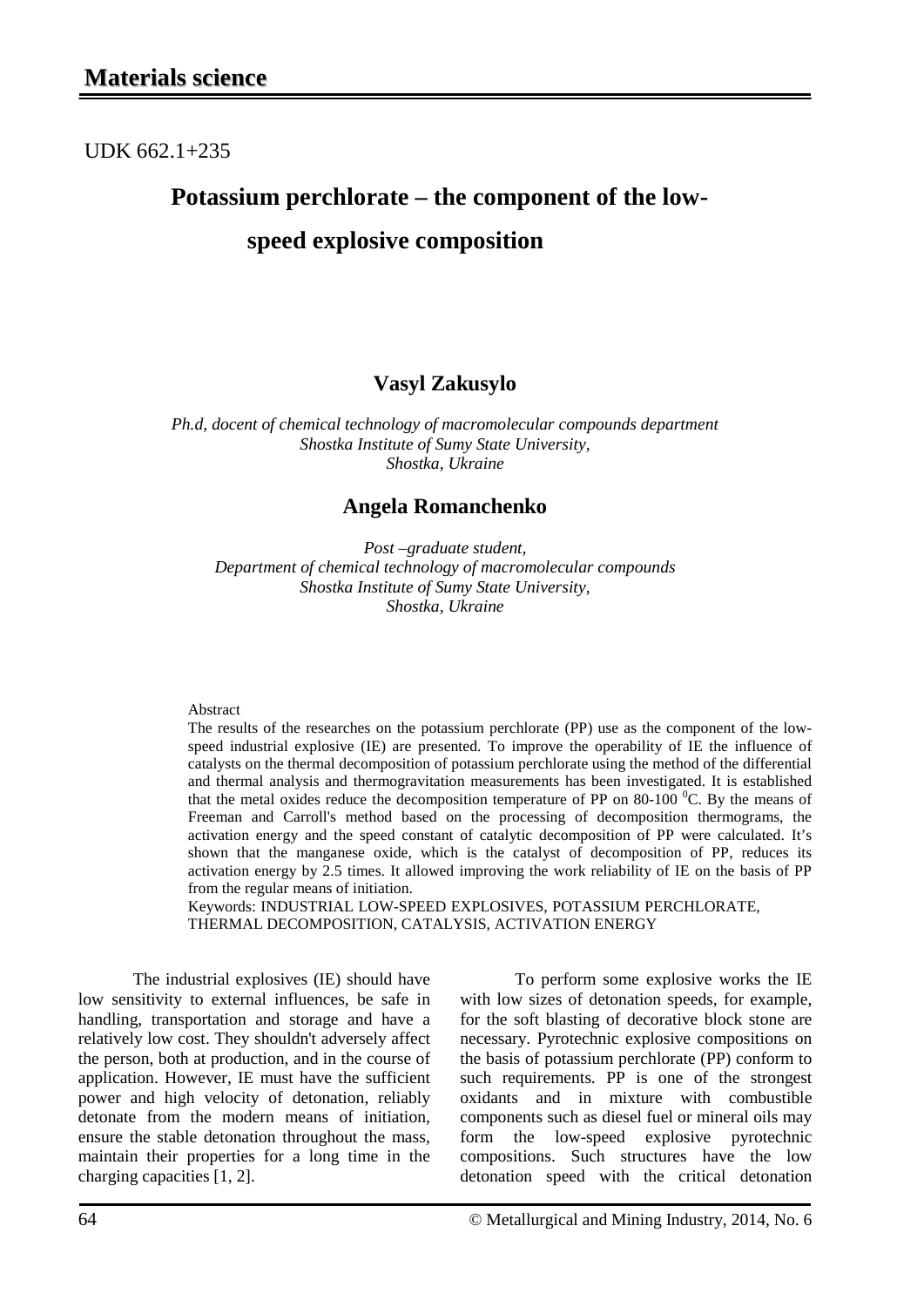diameter no more than 20 mm, low warmth of explosion and the small volume of explosion gaseous products [3]. Potassium perchlorate has a number of advantages, such as low hygroscopicity, sealing and resistance to mechanical influences. However, the potassium perchlorate decomposes with extremely low heat generation, and therefore there occurs explosive decomposition in mixtures with  $KClO<sub>4</sub>$  and spreads with great difficulty [4, 5]. Therefore for the reliable operability of pyrotechnic compositions on the basis of PP the research of various additives action on the decrease of the decomposition temperature of this oxidizer is actual.

It is known that as catalysts of thermal decomposition of PP various oxides of metals, such as  $MnO_2$ ,  $MgO$ ,  $Cr_2O_3$ ,  $CuO$ ,  $Fe_2O_3$ ,  $NiO$ ,  $TiO<sub>2</sub>$  etc., and also their mixtures [6] may be applied. In result of analysis of influence of these oxide additives on the process of thermal decomposition, the studied catalysts according to the influence on decrease of decomposition temperature PP were placed towards its decrease as follows CuO,  $MnO<sub>2</sub>$ , MgO, NiO, Cr<sub>2</sub>O<sub>3</sub>, Fe<sub>2</sub>O<sub>3</sub>, TiO2. Thus, the best of the considered catalysts accelerating potassium perchlorate decomposition are CuO and  $MnO<sub>2</sub>$  [7].

In this case, the catalysis becomes the main tool for the implementation of chemical reactions, control their speed and direction. Researching of the most effective catalysts for improvement of this process is one of the leading factors of technical progress in area of pyrotechnic compositions use to perform the industrial explosive works. Also it is important to determine the catalyst percentage required for the reaction of thermal decomposition, which will promote the best operational characteristics.

The optimum structure of the catalyst in explosive mixture, which represents the chemical, which is accelerates the reaction, but not being a part of reaction products and providing decrease of the potassium perchlorate decomposition temperature was defined, studying the thermal decomposition of mixes on the basis of PP using the methods of the differential and thermal analysis (DTA) and thermogravitation measurements (TG) on the device "Thermoscan-2". For detailed studying of the catalysts influence on the decomposition temperature decrease and activation energy of  $KClO<sub>4</sub>$ , and also definition of the speed constant of the catalytic decomposition, the manganese oxide  $MnO<sub>2</sub>$  as rather effective PP decomposition catalyst was chosen. The selection of the catalyst optimum amount was carried out empirically.

Various samples of catalysts not necessarily have identical relative activity under various conditions of carrying out the thermal decomposition process. This can be explained by the fact that in different conditions not always the same parts of the surface show high catalytic activity. Therefore, to eliminate the factors of the results distortion, the following parameters of carrying out of all experiences were established: hinge plate –  $0,2$  g, heating speed –  $10$ degree/min., the temperature research interval of the samples makes from 20 to 700 $\,^0$ C. The sample of aluminum (III) oxide  $Al_2O_3$  was applied as a standard.

Research results of thermal decomposition of all explosive mixture samples with changing percentage of components are introduced in the tables 1 and 2.

| No.            | of<br>Name<br>the<br>components | The content of the components in the sample, % |      |      |      |      |
|----------------|---------------------------------|------------------------------------------------|------|------|------|------|
|                |                                 |                                                |      |      |      |      |
|                | Potassium<br>perchlorate        | 100                                            | 99.5 | 99.0 | 98.0 | 97.0 |
| $\overline{2}$ | Manganese oxide                 |                                                | 0.5  | 1.0  | 2.0  | 3.0  |

Table 1. The composition of PP samples during thermal decomposition study

**Table 2.** Data of thermal decomposition of PP with the decomposition catalyst  $MnO<sub>2</sub>$ 

| Periods<br>ΟI<br>Values of parameters according to the samples<br>Οt |
|----------------------------------------------------------------------|
|----------------------------------------------------------------------|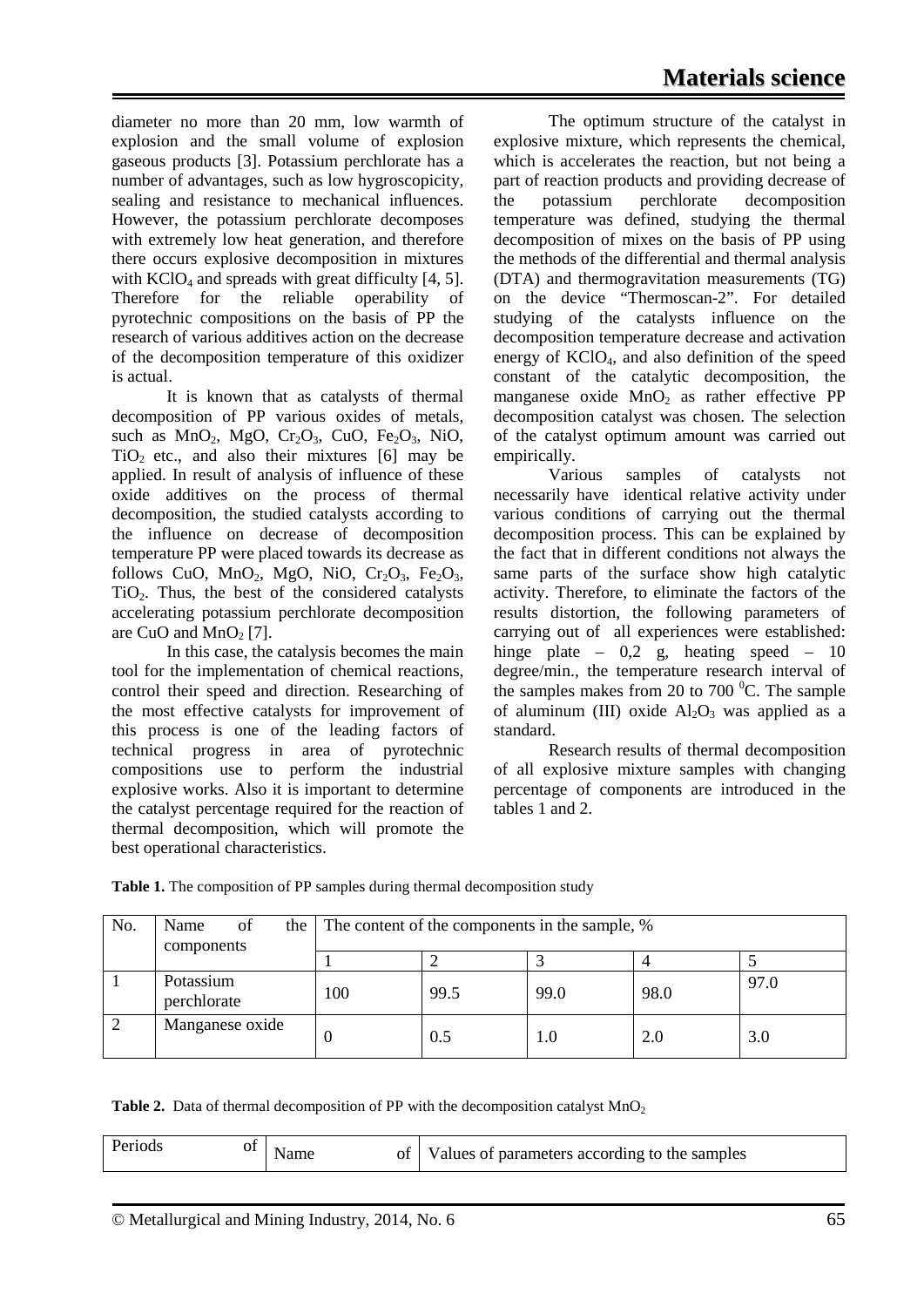## **Materials science**

| decomposition<br>process  | parameters             |       | $\overline{2}$ | 3     | $\overline{4}$ | 5     |
|---------------------------|------------------------|-------|----------------|-------|----------------|-------|
| Polymorphic<br>transition | Temperature, ${}^{0}C$ | 303.5 | 303.9          | 304.9 | 303.8          | 300.1 |
|                           | Warmth, J              | 0.938 | 2.375          | 2.039 | 1.648          | 0.725 |
| Melting                   | Temperature, ${}^{0}C$ | 603.2 | 533.8          | 529.9 | 523.7          | 516.3 |
|                           | Warmth, J              | 1.236 | 1.056          | 1.356 | 0.908          | 0.691 |
| Decomposition             | Temperature, $^0C$     | 646.2 | 549.9          | 561.4 | 551.3          | 541.2 |
|                           | Warmth, J              | 7.01  | 10.05          | 12.2  | 9.34           | 4.97  |

The results of the thermal decomposition process study in graphical form for potassium perchlorate without catalyst, and the mixture of PP

with the addition of 0.5 % manganese oxide is provided in the form of thermograms in figures 1 and 2, respectively.



**Figure 1.** The thermogram of potassium perchlorate decomposition without catalysts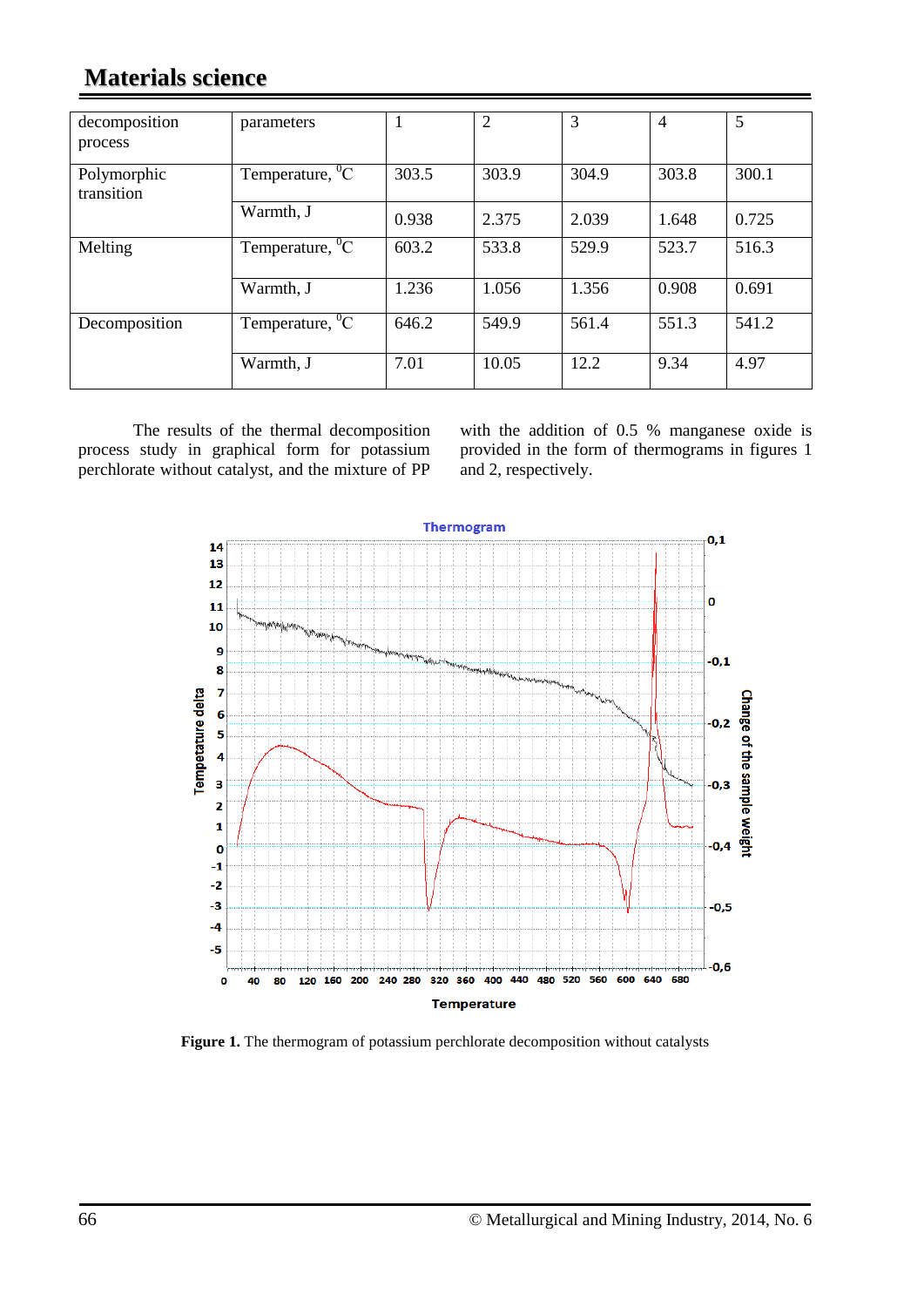

**Figure 2.** The thermogram of the decomposition of potassium perchlorate mixture with catalyst manganese

oxide

From the results of PP thermal decomposition it follows that the introduction of the decomposition catalyst manganese oxide leads to reduction of decomposition temperature of the mixture up to 80-100 $^{\circ}$ C. It is enough to enter 0.5% of the decomposition catalyst  $MnO<sub>2</sub>$  to achieve the minimum PP decomposition temperature. Thus it is necessary to use rather high-disperse catalyst and to pay attention to thorough agitation of the mixture.

The kinetic researches of the mixes based on PP decomposition are conducted. Earlier received thermograms of the mixes based on potassium perchlorate decomposition [7] were used for kinetic researches of decomposition and determination of activation energy at nonisothermal heating.

For the simplest single-stage reaction of decomposition of the substance Q which can be presented with the equation  $Q=B+C$  (where B – condensed substance,  $C - gas$ ) the following dependence of transformation speed  $P_{\tau} = dW/d\tau$ from the concentration W is true:

$$
P_{T} = \frac{dW}{dT} = K \cdot W^{n}, \qquad (1)
$$

where K – transformation speed constant.

It is supposed that the transformation speed constant K submits to Arrhenius's equation which can be presented in the following form:

$$
K = Z * e^{-\frac{Ea}{RT}}, \tag{2}
$$

where  $Z$  – pre-exponential multiplier;

- $E_a$  activation energy;
- R universal gas constant;
- Т absolute temperature.

As the thermal decomposition process of potassium perchlorate and compositions based on it is the difficult process which represents a number of consecutive and parallel reactions, Arrhenius's equation can't be applied to determinate the kinetic parameters with sufficient accuracy.

Among the proposed methods for determination of kinetic parameters of the compounds thermal decomposition, based on the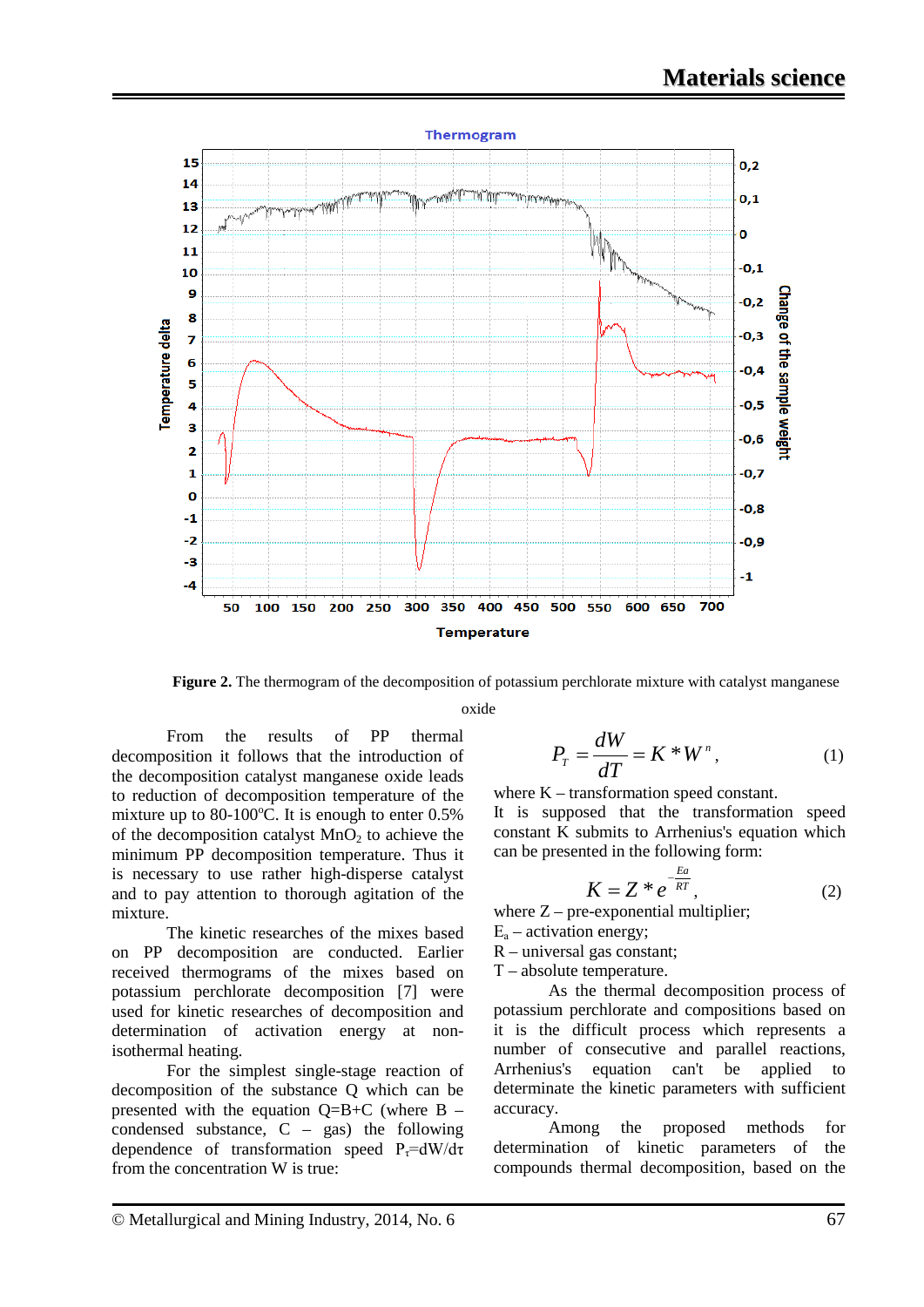mathematical treatment of TG curves, the greatest application has found a method of Freeman and Carroll [8]. The advantage of this method is that continuous kinetics studying in the wide interval of temperatures requires a few data. The main disadvantage of the method is that the finding of the decomposition speed is performed by holding the tangent to the curve of the sample weight change during the decomposition process.

According to this method for the current decomposition speed  $P_T$  of the condensed substance Q, at the temperature T at the given time the expression is true:

$$
P_{T} = \frac{dW}{dT} = \frac{Z}{q} * e^{-\frac{Ea}{RT}} * W^{n}, \qquad (3)
$$

where  $P_T$  – temperature speed of decomposition,  $mg/^0C;$ 

q – heating speed,  $^0$ C/min;

The activation energy of PP decomposition process and mixes on its basis was calculated for the area of substance mass changing (TG) until the establishing of sample constant mass, that is the end of decomposition process. For this purpose on this part of the curve four points were noted and the temperature corresponding to each of them, the inverse value of this temperature, and also temperature speed of decomposition in each of them were determined.

Data on determination of the activation energy of potassium perchlorate are provided in the table 3.

**Table 3.** Values of the parameters used for determination of the activation energy of PP decomposition process without catalyst

| No. | $\sim$<br>$t_i$<br>◡ | $U \cap \neg^{-1}$<br>$1/t_i$<br>◡ | $\alpha_i$ | $P_{T_i}$ | $P\tau_i$ | $lgP_{\tau_i}$ |
|-----|----------------------|------------------------------------|------------|-----------|-----------|----------------|
|     | 538                  | 0.00186                            | 60         | 1.73      | 17.3      | 1.24           |
| ∼   | 568                  | 0.00176                            | 78         | 4.70      | 47        | 1.67           |
|     | 574                  | 0.00174                            | 83         | 8.14      | 81.4      | 1.91           |
|     | 578                  | 0.00170                            | 85         | 11.43     | 14.3      | 2.06           |

The following formulas were applied to calculations:

Pr<sub>i</sub>=tg  $\alpha_i$ , (4)<br>ere Pr<sub>i</sub> – temperature speed where  $P_{T_i}$  – temperature speed of decomposition, mg $\text{C}$ ;

 $\alpha_i$  – angle of arrival to the thermogram area in the point with value of temperature  $t_i$ .

$$
P\tau_i = P\tau_i * q,\tag{5}
$$

where  $P\tau_i$  – speed of transformation, mg/min.;

 $q$  – heating speed at the thermogram removal,  $\mathrm{^0C/min}$ , q=10 $\mathrm{^0C}$ .

Then according to the graphic dependence lgP=f (1/T), namely according to curve tilt angle  $\beta$ we may find the size of the speed constant K, then we may find the activation energy by calculation. This graphic dependence is displayed in figure 3.



**Figure 3**. Semi-logarithmic dependence of the change of PP decomposition speed on the inverse temperature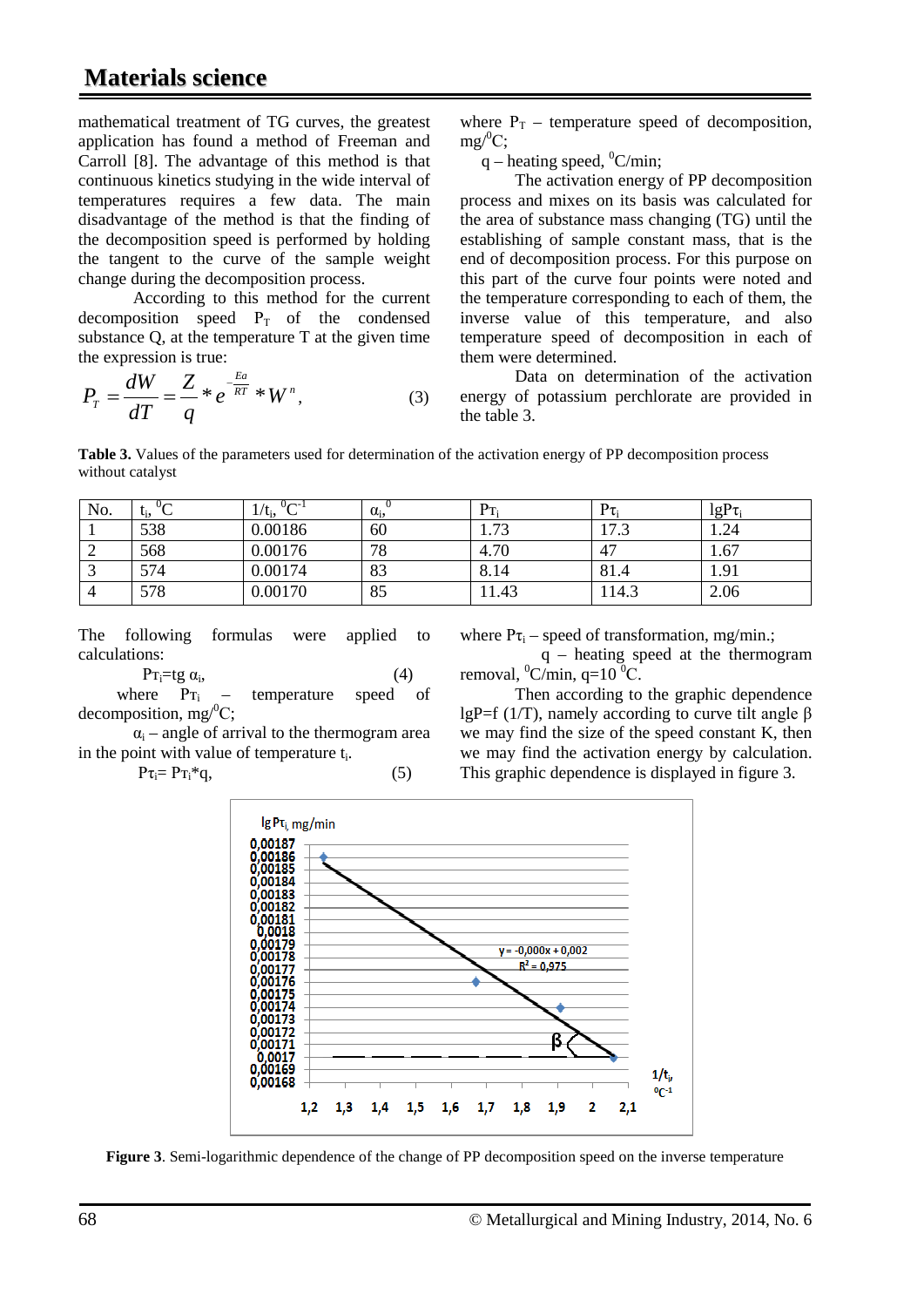The values  $\beta = 49^{\circ}$  were determined according to the graphic dependence, therefore:  $K = \text{tg}\beta = \text{tg}\,49^\circ = 1.15.$  $K=E<sub>a</sub>/(2,303*R)$  $E_a = 22.01*10^{-3}$  kJ/mol At the following stage the speed constant and value of the activation energy of

decomposition process of explosive mixture, which consists from potassium perchlorate – 99.5% and manganese oxide– 0.5% were defined. The received values of the parameters required for further calculations in four points are displayed in the table 4.

**Table 4.** Values of the parameters used for determination of the activation energy of PP decomposition process with the catalyst  $MnO<sub>2</sub>$ 

| No. | L <sub>i</sub> , | $0$ $\sim$ -1<br>$1/t_i$ | $\alpha_i$ | $P_{T_i}$ | $P\tau_i$    | $lgP\tau_i$           |
|-----|------------------|--------------------------|------------|-----------|--------------|-----------------------|
|     | 515              | 0.00194                  | 38         | 0.78      | 172<br>ن ، ا | 0.89                  |
| ∠   | 528              | 0.00189                  | 59         | 1.66      | 47           | ാറ<br>1.44            |
|     | 539              | 0.00186                  | 79         | 5.14      | 81.4         | $\mathcal{I}$<br>1.71 |
|     | 550              | 0.00183                  | 85         | 1.43      | 114.3        | 2.06                  |

Then according to the graphic dependence lgP=f  $(1/T)$ , namely according to the curve tilt angle β we may find the size of the speed constant

K, then we find the activation energy by calculation. This graphic dependence is displayed in figure 4.



**Figure 4.** The semi-logarithmic dependence of the change of decomposition speed of the mixture, which consists of PP and manganese oxide from the inverse temperature

The values  $\beta = 26^{\circ}$  were determined according to the graphic dependence, therefore:

 $K = \text{tg} \beta = \text{tg} 26^{\degree} = 0.49.$  $K=E<sub>a</sub>/(2,303*R)$  $E_a = 9.13*10^{-3}$  kJ/mol

Thus, during research of pure PP the activation energy value makes  $22.01*10^{-3}$  kJ/mol, at addition of 0.5% of the manganese oxide the activation energy value decreases to  $9.13*10^{-3}$ 

kJ/mol, herein the values of speed constants are 1.15 and 0.49 respectively. This fact is one more confirmation of catalytic action of the manganese oxide additive on the thermal decomposition of potassium perchlorate.

The activation energy represents the minimum quantity of energy which is required to be reported to the system to obtain the thermal decomposition reaction. The catalyst of thermal